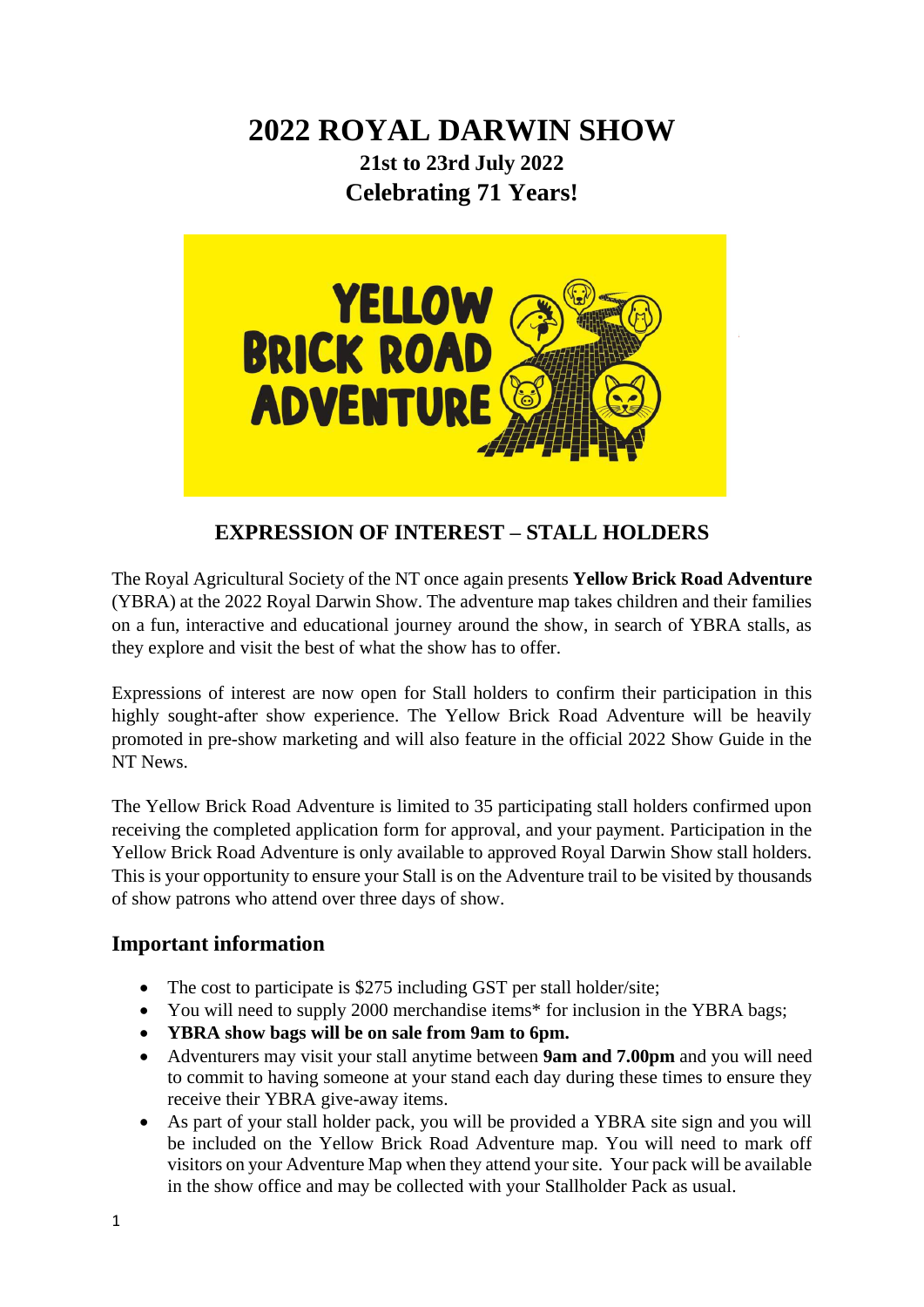In order to avoid/minimize bag content duplication, participating YBRA stall holders are required to advise on the Application Form a description of the giveaway item which will be provided. Item should be safe and appropriate for children.

\*Some suggested suitable items for Yellow Brick Road Adventure bags include: fresh fruit, wrapped fruit bar, small packets sultanas/dried fruits, plant seedling packet, colouring pencils/pen, popper juice, book mark, ink stamp/temporary tattoo, fun magnet, drink bottle, small jars of honey/jam or similar, puzzles, yoyo, lip balm, sunscreen etc

#### **How to get involved**

Complete the application form below and return to [show@darwinshow.com.au](mailto:show@darwinshow.com.au)

**For further information you may contact the following: Kate McCullough: Phone: 0414 842 980** *Show Office:* **Cherry Court Phone: 89843091** Email: [show@darwinshow.com.au](mailto:show@darwinshow.com.au)

## **Yellow Brick Road Adventure**



THE ROYAL AGRICULTURAL SOCIETY OF THE NORTHERN TERRITORY INC. Darwin Showgrounds & Exhibition Centre • 1 Tate Place Winnellie NT 0820 PO Box 39600 Winnellie NT 0821 • Phone: (08) 8984 3091 Website: www.darwinshow.com.au